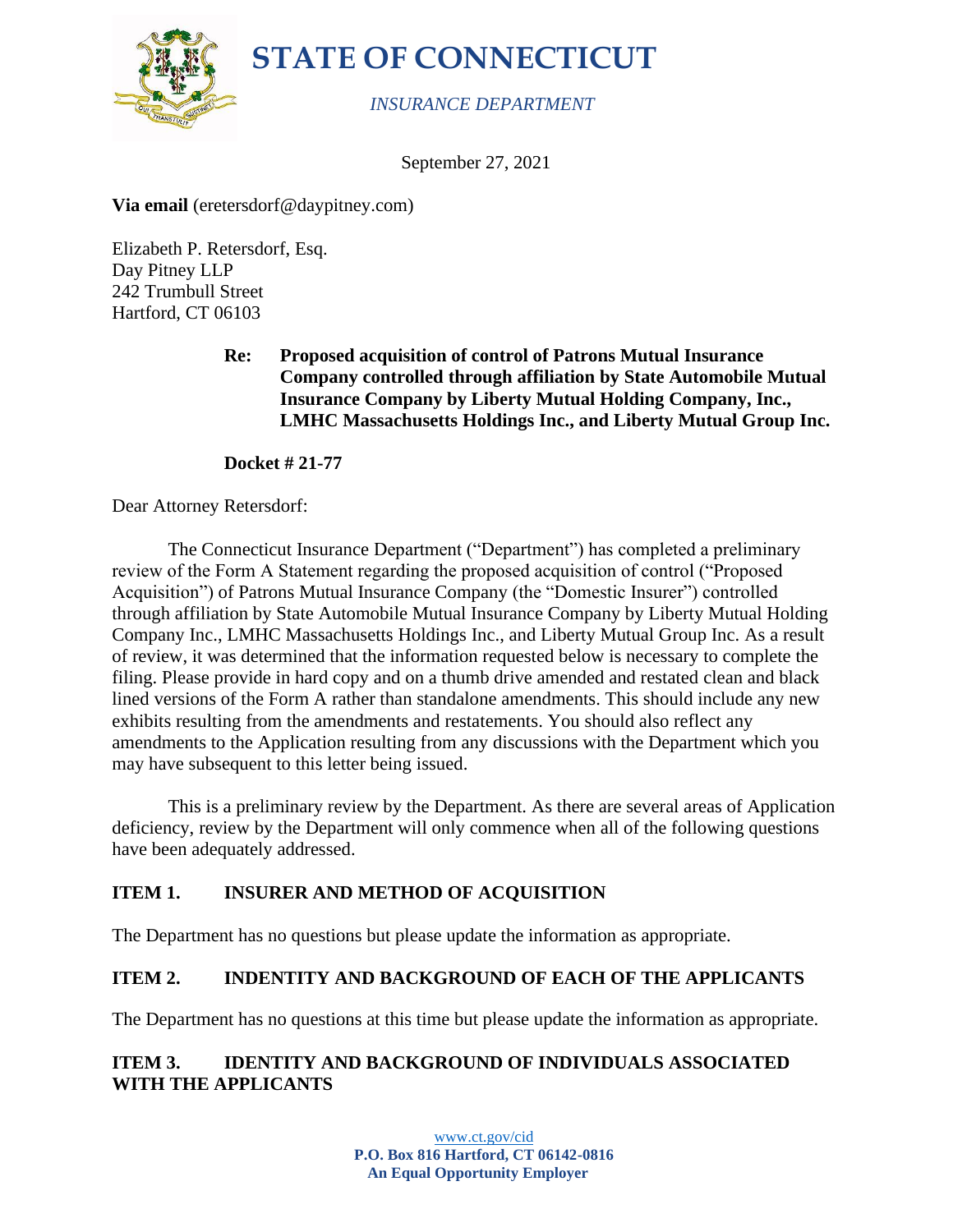1. Please provide charts in the following format for officers and directors for the Domestic Insurer on a post-acquisition basis.

Company Name

**Directors** 

| Name | Title |
|------|-------|
|      |       |
|      |       |
|      |       |

**Officers** 

| Name | Title |
|------|-------|
|      |       |
|      |       |
|      |       |

2. Please have third-party verifications submitted to the Department, in accordance with the procedures set forth in the Checklist, concerning the officers and directors of the Applicants, and the officers and directors of the Domestic Insurer on a post-acquisition basis.

3. The Domestic Insurer has several independent Directors on the current board. Please identify the post transaction independent Directors listed in the above chart.

4. While we have not requested them, the Department reserves the right to receive credit histories for all individuals associated with the Applicants.

### **ITEM 4. NATURE, SOURCE AND AMOUNT OF CONSIDERATION**

1. Please provide all schedules and exhibits to the Agreement and Plan of Merger Combination including, but not limited to, Government Consents (Schedule I) and Advisory Board Members (Schedule II).

2. Please verify that the Agreement and Plan of Merger and Combination constitutes the entire Agreement and no other documents have been omitted.

3. The Agreement and Plan of Merger and Combination document states that "the SAM Members shall immediately become LMHC Members" (exhibit A, page 23, section 2.05); please verify that the term "SAM Members" includes all of the Domestic Insurer's members.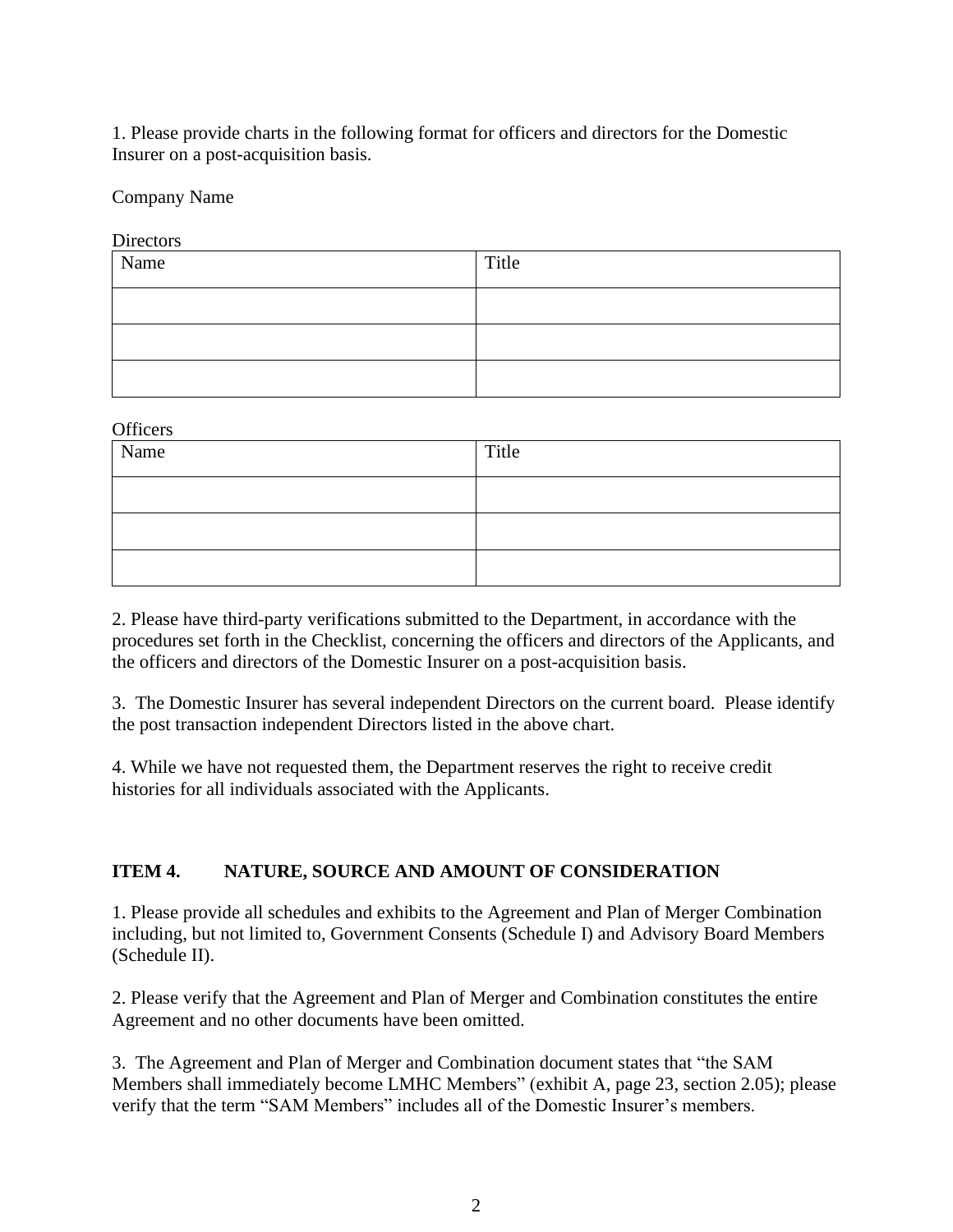3. Item 4 (a) of the Form A states that potential available lines of credit may be used to fund the cash consideration of approximately \$1 billion. Please provide the potential effect of any future capital or liquidity concerns this may pose from a risk perspective.

4. Please provide a copy of the two independent fairness opinions received by the board of directors of LMHC referred to in Item 4 (b) of the Form A, along with the fairness opinion received by the special committee of independent SAM directors from BofA Securities, Inc.

### **ITEM 5. FUTURE PLANS OF INSURER**

With respect to both Item 5 of the Form A and Exhibit J (Plan of Operations)

- 1. The Applicants state that there will be change in the Domestic Insurer's reinsurance program. Specifically, on Page 10 of the Form A it is stated that currently all of the pool members (other than LMIC) cede 100% of their underwriting activity to LMIC, net of third party reinsurance. LMIC in turn retrocedes 50% of the entirety of the pool's underwriting activity to five pool members. Please verify that post acquisition 100% of net of reinsurance underwriting activity will be ceded to LMIC and nothing will be ceded back to the Domestic Insurer.
- 2. Upon reviewing the Domestic Insurer's projections in Exhibit I, the following is noted. There appears to be a discrepancy when reviewing Item 5 of the Form A (see question 1 above). The key assumption provided states "assumes existing State Auto Group Pooling structure through 2023". Please reconcile the difference as net premium projections are identified in the Pro Forma Statutory Profit & Loss Statement. If appropriate provide the Department with a revised set of projections.
- 3. Exhibit I, the Pro Forma Statutory Profit & Loss Statement, projects premium growth in years 2021-2023. Please provide details regarding in which lines of business growth is anticipated.
- 4. The Domestic Insurer has a five year history reporting negative underwriting gains. However, projections in Exhibit I, the Pro Forma Statutory Profit & Loss Statement details underwriting gains in 2022 and 2023. Please provide details regarding the change in strategy to achieve the underwriting gains projected.
- 5. The current location of the Domestic Insurer in Connecticut is Hartford. Please describe any changes anticipated.
- 6. Currently the Domestic Insurer has approximately 15 employees. Is it the intent to retain all current employees? If not, please provide details.
- 7. The Form A states that it is anticipated that an affiliated Investment Management Agreement may be entered into. Please describe any changes anticipated for the Domestic Insurer's investment strategy.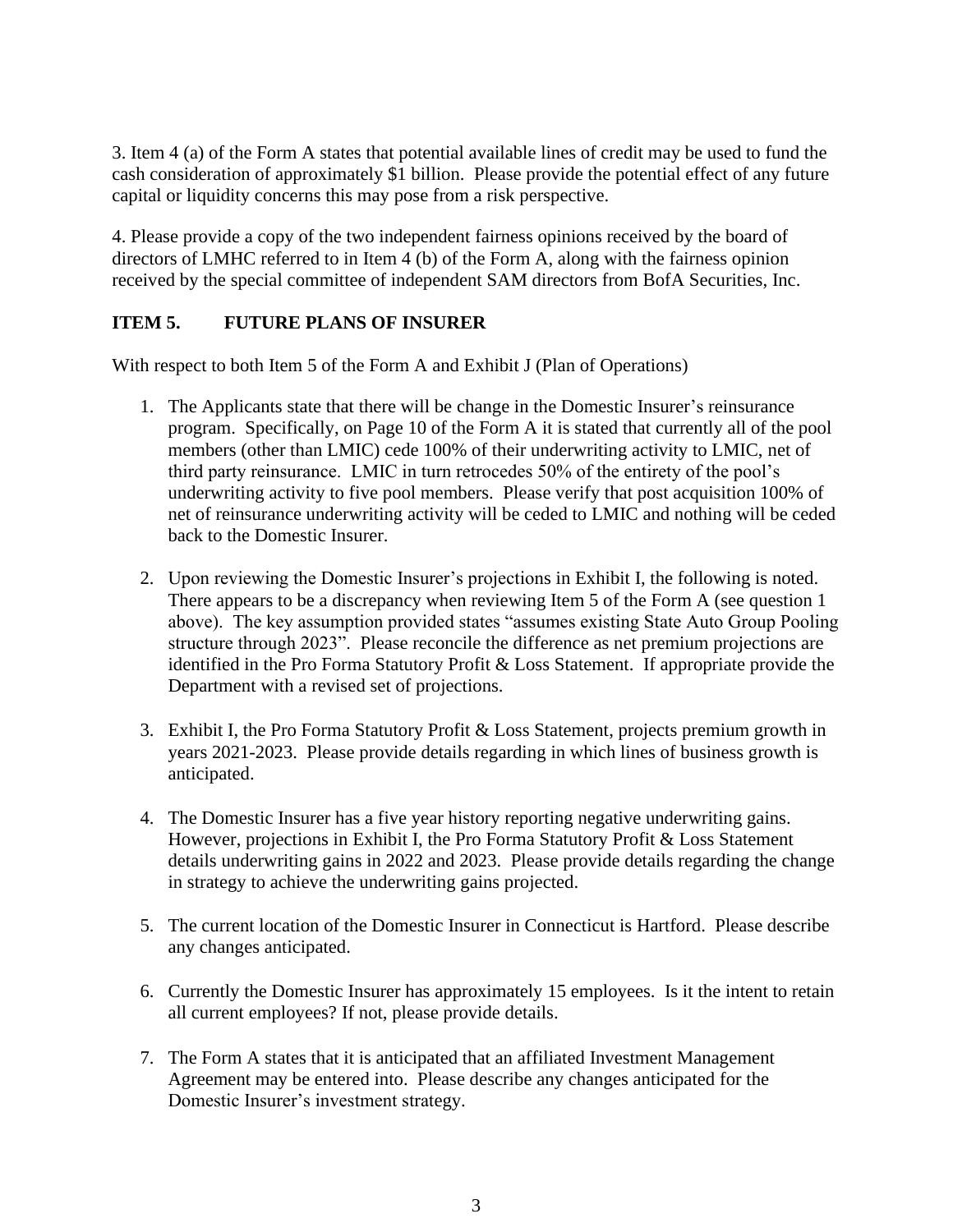8. The Form A states that the transaction is a good fit for the Applicants as it will enhance the personal lines and small commercial insurance book of business. Please describe why this is a good fit from a governance and risk perspective. Do you anticipate the newly formed Board of Directors and Executive Officers to materially change the Domestic Insurer's risk appetite and tolerance levels?

Please acknowledge and provide updates regarding continued compliance with investment statute limitations.

### **ITEM 6. VOTING SECURITIES TO BE ACQUIRED**

The Department has no questions but please update the information as appropriate.

### **ITEM 7. OWNERSHIP OF VOTING SECURITIES**

The Department has no questions but please update the information as appropriate.

## **ITEM 8. CONTRACT, ARRANGEMENTS, OR UNDERSTANDINGS WITH RESPECT TO VOTING SECURITIES OF THE INSURER**

The Department has no questions but please update the information as appropriate.

### **ITEM 9. RECENT PURCHASES OF VOTING SECURITIES**

The Department has no questions but please update the information as appropriate.

### **ITEM 10. RECENT RECOMMENDATIONS TO PURCHASE**

The Department has no questions but please update the information as appropriate.

### **ITEM 11. AGREEMENTS WITH BROKER-DEALERS**

The Department has no questions but please update the information as appropriate.

### **ITEM 12. FINANCIAL STATEMENTS AND EXHIBITS**

The Department has no questions but please update the information as appropriate.

## **ITEM 13. AGREEMENT REQUIREMENTS FOR ENTERPRISE RISK MANAGEMENT**

The Department has no questions but please update the information as appropriate.

### **ITEM 14. OTHER INFORMATION**